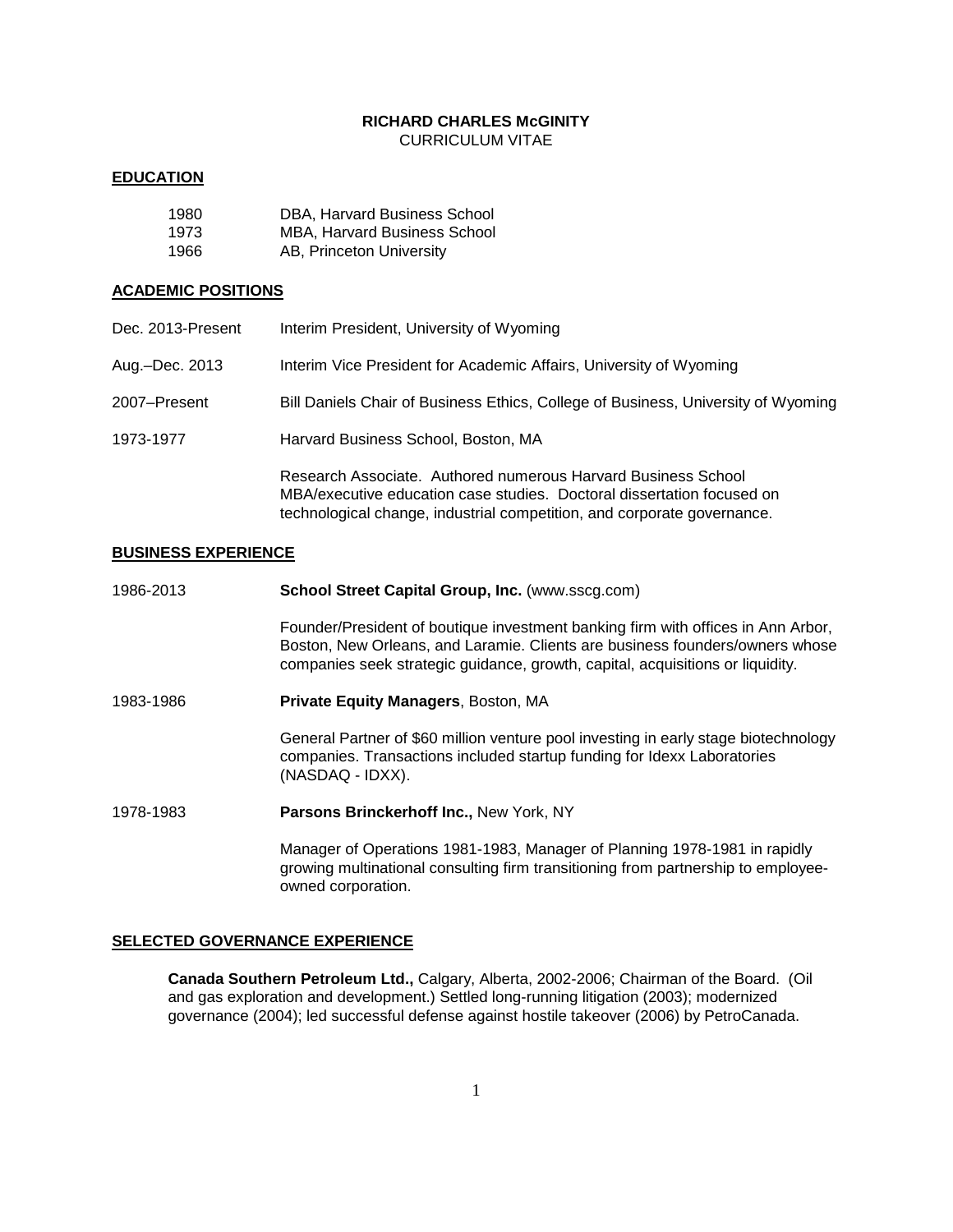**CastleBancGroup, Inc.,** De Kalb, IL, 1997-2002; member of Audit Committee. (Publicly-traded \$550 million bank holding company; acquired January 2002 by First National of Nebraska.)

**Callidus Technologies, Inc.,** Tulsa, OK.., 1987-99; Director. (Designer/builder of combustion/incineration systems for petrochemical industry. Subsidiary of former ChemFirst Inc.: NYSE-CEM.) Managed divestiture on behalf of parent.

**Codman Research Group, Inc.,** Andover, MA, 1994-98; Chairman of Audit Committee. (privately-owned developer of health care information systems for managed care plans including Anthem, Blue Cross/Blue Shield of Minnesota, and others).

**Marine Corporation,** Springfield, IL, 1987-1997; Director. (Publicly-traded \$1.5 billion bank holding company; acquired 1992 by Banc One Corporation, now JPMorgan Chase.)

**Wyoming Business Council**, Cheyenne, WY: Director 2002-2010; Co-Chair (with Governor David Freudenthal) 2004-2005.

### **PUBLICATIONS**

### **Other**

"Ethics MUST Be Taught in the Classroom," Wyoming Business Review, December 15, 2008 (reply to B. Mitchell article entitled "Ethics, Character Can't Be Taught in Classroom," Wyoming Business Review, August 8, 2008)

## **Harvard Business School Case Studies and Notes**

(prepared under the supervision of Ray A. Goldberg, Moffet Professor of Agriculture and Business; © President and Fellows of Harvard College)

#### **U.S. Agribusiness**

Agronomic Influences on Agribusiness Commodity Systems First Mississippi Corporation Appendices: (A) The Nitrogen Fertilizer Industry (B) The Natural Gas Shortage Farmhand Inc. The Fresh Produce Wholesaler: P. Tavilla Co. H. P. Hood, Inc. Florida Orange Futures (B) Appendix: Summary of Corporate Hedging Guidelines Indiana Farm Bureau Cooperative Association, Inc. (A) Indiana Farm Bureau Cooperative Association, Inc. (B) The Latin American Agribusiness Development Corporation S.A. Appendix: The Commercial Floriculture Market in the United States Keane and Corky Larson Appendix: The Market for California Table Grapes Note on Hedging in the Currency Futures Market Appendices: (A) Supply and Demand Between Currencies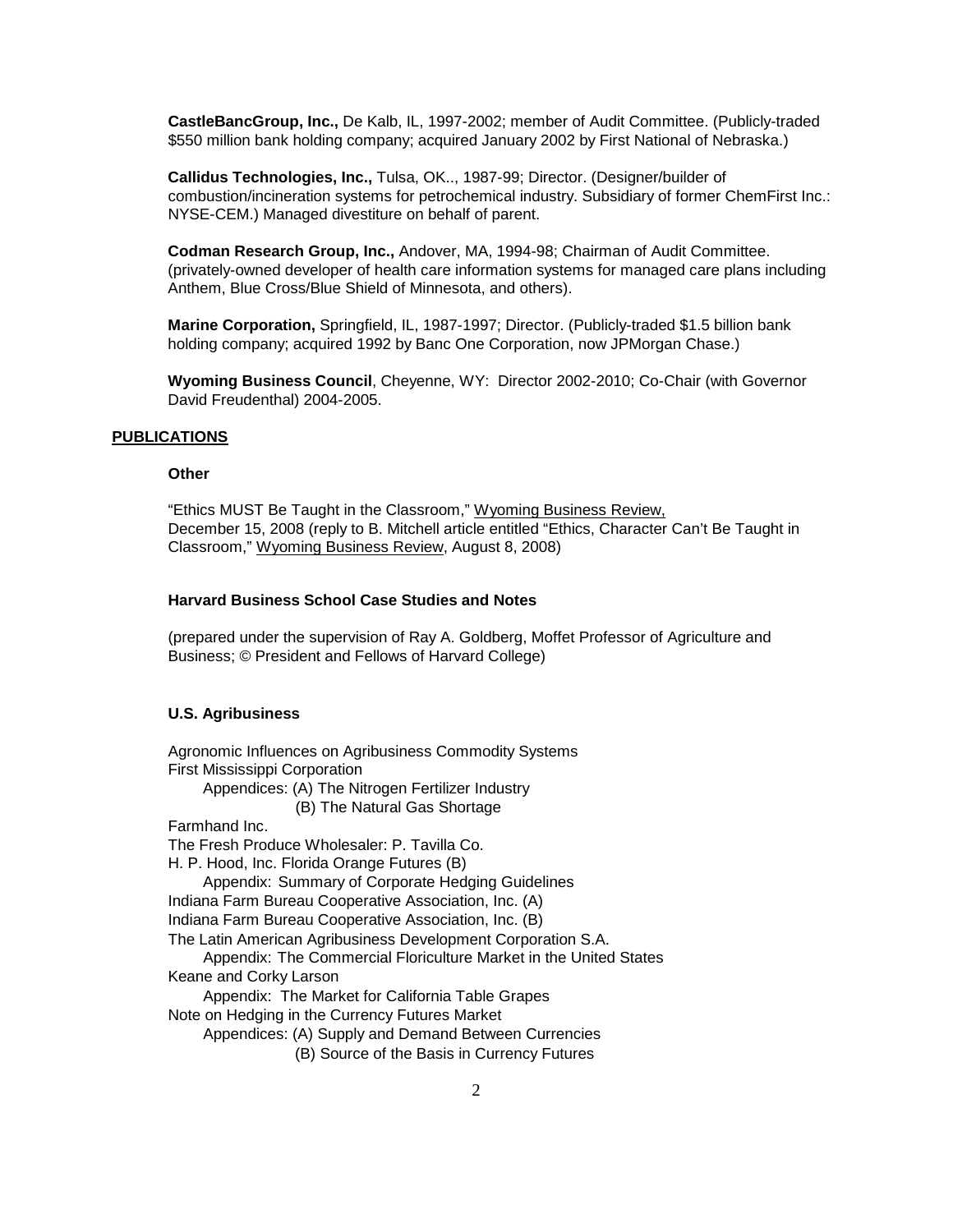Note on Special Financial and Tax Arrangements for Agribusiness An Outline of Major Issues Relating to Farm Labor (with Christopher Mock) The Pillsbury Company: Opportunities for Computer-Based Strategic Planning Pioneer Hi-Bred International, Inc. Charles Pullin Walker Vineyards, Inc.

### **International Agribusiness and Economic Development**

ARA World Food Systems, Inc. Diamond A Meat Packers, Inc. Appendix: Beef Production in the United Kingdom J. B. Eastwood Limited Appendix: An Overview of the European Community's Poultry Industry Ganaderia Industrial S. A. (with Kenneth Hoadley) C. Itoh & Co., Ltd. Appendix: An Overview of Thai Corn Production and Market Structure Kikkoman Shoyu Co., Ltd. Mitsubishi Corporation Mitsui & Co. The Nestle Company Inc.: Hedging in the Cocoa Futures Market Appendix: The International Cocoa Market Phil Hi-Bred, Inc. Stratford of Texas, Inc. (B) World Bank B: The Mauritius Rural Development Project Appendices: (A) Structural Problems of Mauritius Agriculture (B) Project Economic Evaluation Methods World Bank (C): The Mexican Agricultural Credit Loan Appendix: (A) The Agricultural Sector in Mexico

### **HONORS AND AWARDS**

2005 Dean's Recognition Award, College of Business, University of Wyoming 2012 "Going the Extra Mile Award, University of Wyoming

### **COMMITTEES**

### **University of Wyoming**

Kaiser Ethics Project Advisory Council Faculty Senate Student Interaction Committee College of Business Dean's Review Committee, 2012 James Orr Willits Summer Independent Study Ethics Awards Committee, 2012 - .

### **College of Business**

Ethics Task Force MBA Design Committee MBA Redesign Implementation Team MBA Curriculum Integration Committee MBA Admissions Committee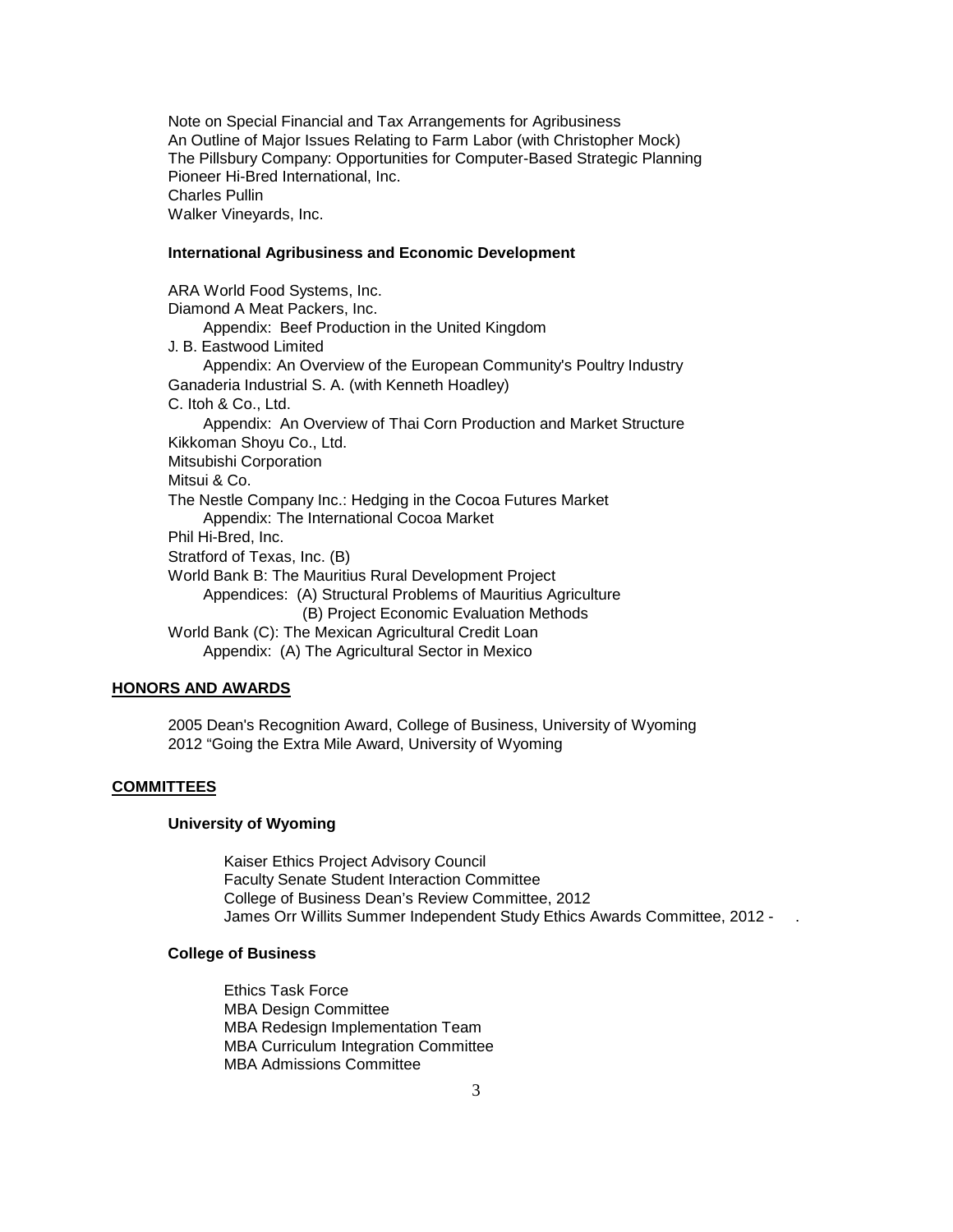Management and Marketing Department Strategic Planning Task Force Management and Marketing Department Governance Task Force

#### **OTHER SERVICE**

**US Navy, 1966-1971**

- **Daniels Fund** UW Faculty Representative to Daniels Fund Ethics Consortium
- **Government** Building the Wyoming We Want Inc. (Board Chair): numerous organizational meetings during 2008 and 2009; obtained IRS Designation as 501(c)3 public charity; numerous unscheduled consultations with Governor and Governor's staff; recruited interim Executive Director

Wyoming Business Council (Board director 2002-2010; Co-Chair 2004- 2005): four quarterly board meetings; four quarterly board subcommittee meetings; numerous unscheduled board meetings, committee meetings, and consultations with Governor and CEO of Business Council; counseled with numerous applicants for grants/loans from WBC programs

Wyoming Association of Rural Water Systems presentation: *"Rural Water Systems: Managing in Trying Times"*

Wyoming Department of Corrections: participated in interviews of candidates for Director of Prison Industries

## **Outreach**

Community Colleges

Articulation of UW/CC Business Ethics courses (annual)

Assisted faculty at Western WY College, Central WY College, Eastern WY College, Laramie County Community College, Sheridan College, Gillette College

Formed Business Ethics Working Group ("BEWOG") of UW/CC faculty; planned and moderated two statewide meetings (Sep 25, 2008 and Apr 10, 2009) to advance business ethics teaching in community colleges, and articulation of UW/CC ethics courses; proposed "Ethics Days" on each CC campus

Business Organizations

Assisted in design and implementation of Wyoming Business Leadership Institute (2.5 day executive education seminar); taught inaugural class of inaugural session and five subsequent

Wyoming Women in Agriculture presentation: *"Uphill and Against the Wind – Ranch Country Values in the 21st Century"*